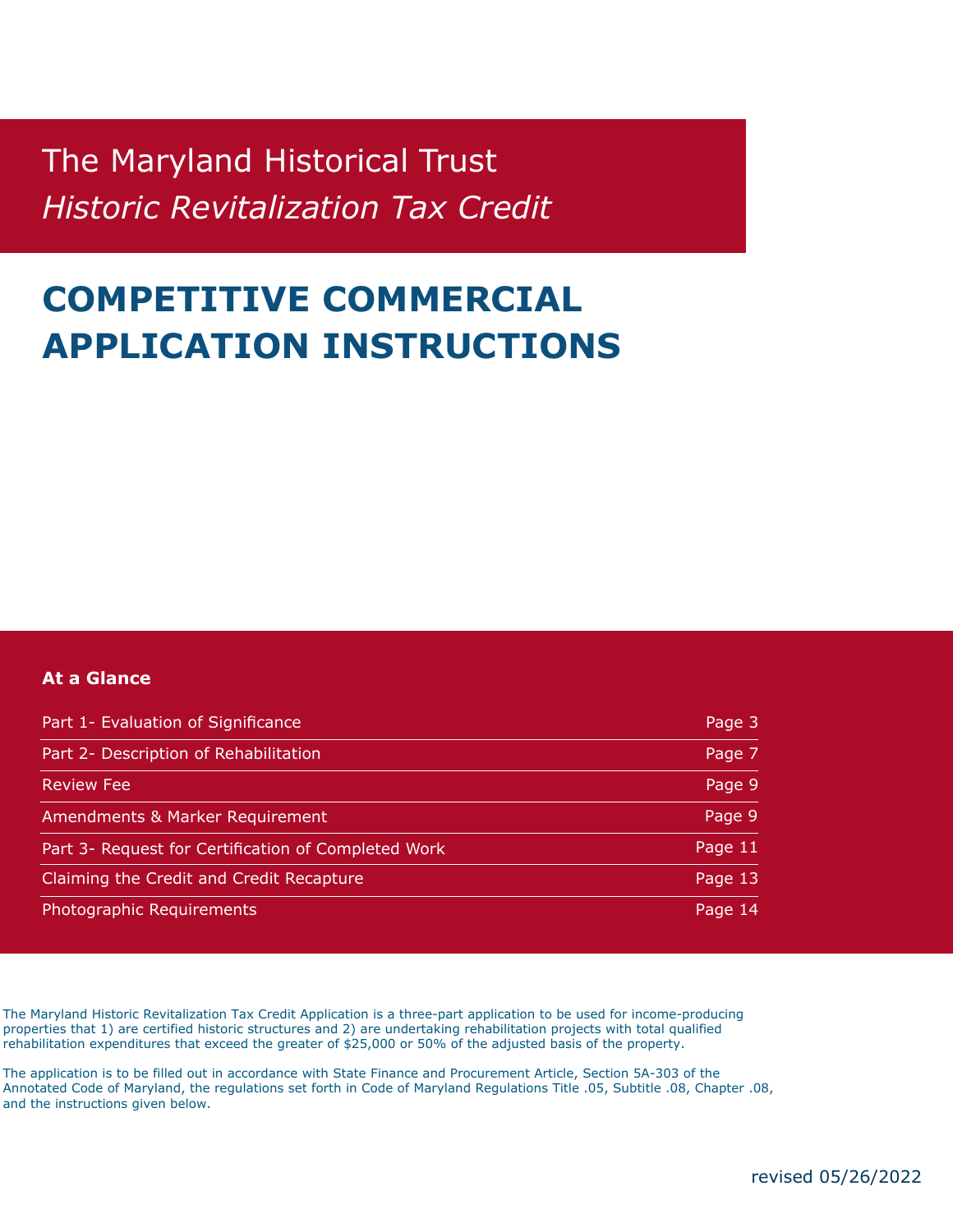# **Historic Preservation Certifications**

State income tax credits are available for a "certified rehabilitation" of a "certified historic structure."

**Certified Competitive Commercial historic structure** has at least one of the following designations:

- Individually listed in the National Register of Historic Places (see www. nps.gov/nr/)
- A contributing resource within a National Register Historic District
- A locally designated structure or contributing resource to a local historic district that MHT determines to be eligible for the National Register
- Preliminary certification of an individual structure or historic district pending national or local designation (final designation must occur by the end of the calendar year in which the project is completed); or
- Located within and certified as contributing to the significance of a Certified Heritage Area.

**Certified rehabilitation** is restoration, repair or rehabilitation work undertaken on a certified historic structure:

- Within a 24-month period (selected by the property owner) that ends in the taxable year in which the rehabilitation is completed.
- That exceeds the greater of \$25,000 or the adjusted basis of the property, not including expenditures that are funded, financed, or otherwise reimbursed by State or local grants, grants made from tax-exempt Maryland State or local bond proceeds, Maryland tax credits other than tax credits under this program, or other Maryland State or local financial assistance other than a loan at the interest rate then current on State general obligation bonds.
- In compliance with a plan of proposed rehabilitation(Part 2 application) approved by the Director of MHT.
- In conformance with the Secretary of the Interior's Standards for Rehabilitation.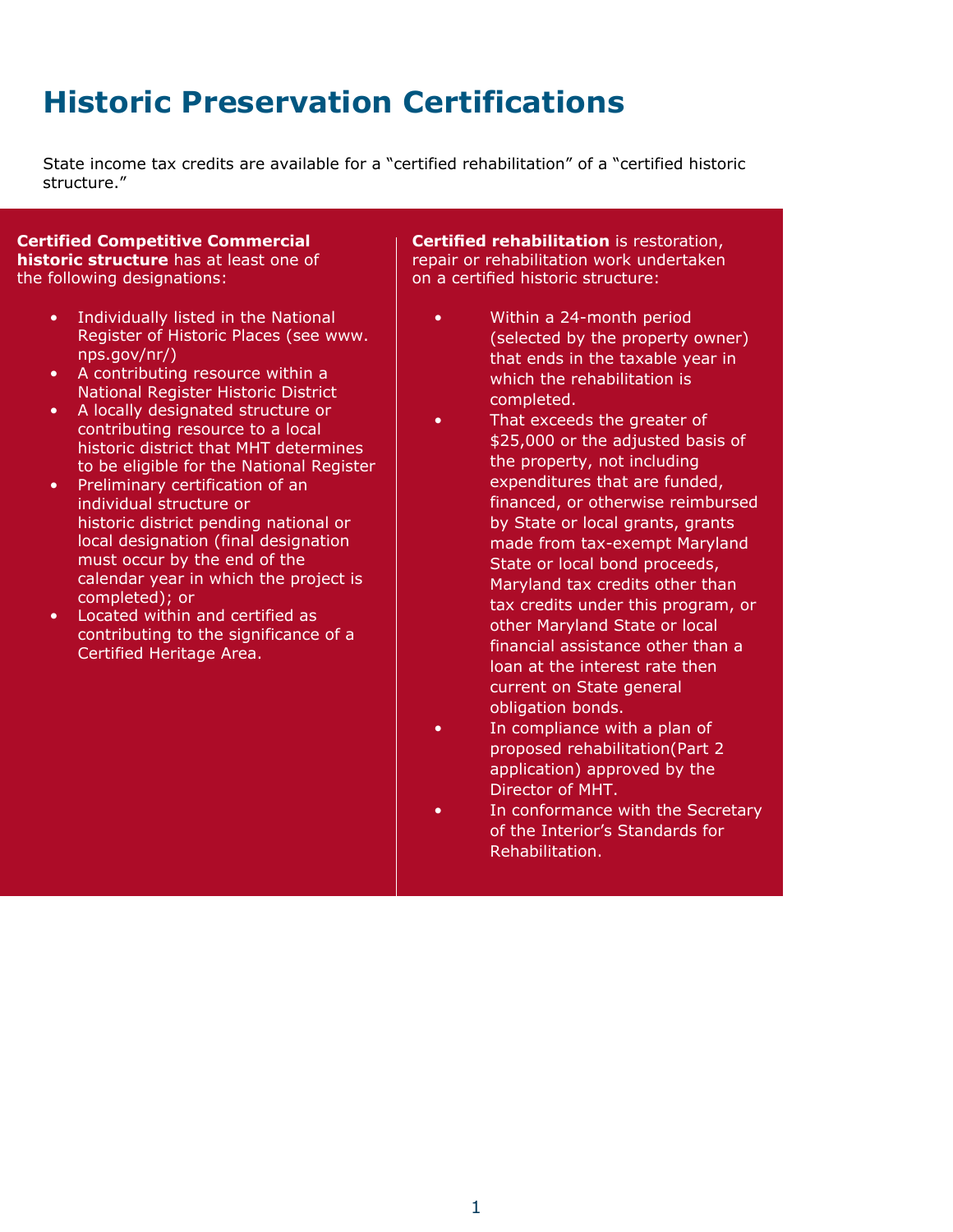# **Completing the Application**

Please type or print clearly. Illegible applications will be returned to the applicant. In cases where adequate documentation is not provided, review and evaluation cannot be completed, and the application will be put on hold until adequate documentation is submitted. Once filled out, you must print and mail the completed application form. Be sure to print a copy for your records. Applications may not be submitted by email.

The Maryland Historical Trust's approval of applications and amendments to an application's scope of work is conveyed only in writing by duly authorized officials of the Maryland Historical Trust (MHT). The decision by MHT with respect to certification is made on the basis of the descriptions in the application forms. In the event of any discrepancy between the application forms and other, supplementary material submitted (architectural plans, photographs, drawings or specifications), the application forms shall take precedence. Originals or copies of photographs, architectural plans, drawings, and other materials submitted with the applications become the property of MHT and may be reproduced without permission.

The applicant, property owner(s), and/or agents are responsible for complying with all federal, state and local laws applicable to the project. This responsibility may include, but is not limited to, compliance with local zoning, building, and life safety codes, review by local historic preservation commissions, and compliance with applicable federal, state, and local licensing, permitting, and environmental requirements. To qualify for the tax credit or refund under the program, property owners must complete the Competitive Commercial Applications.

Part 1 and Part 2 Applications may only be submitted during the open application period as determined by MHT. Applications are competitively rated and ranked and tax credits are awarded in accordance with allocated funds. Notice of certification or denial will be made by MHT to the applicant in writing. A copy of each notification is sent to the Comptroller of Maryland.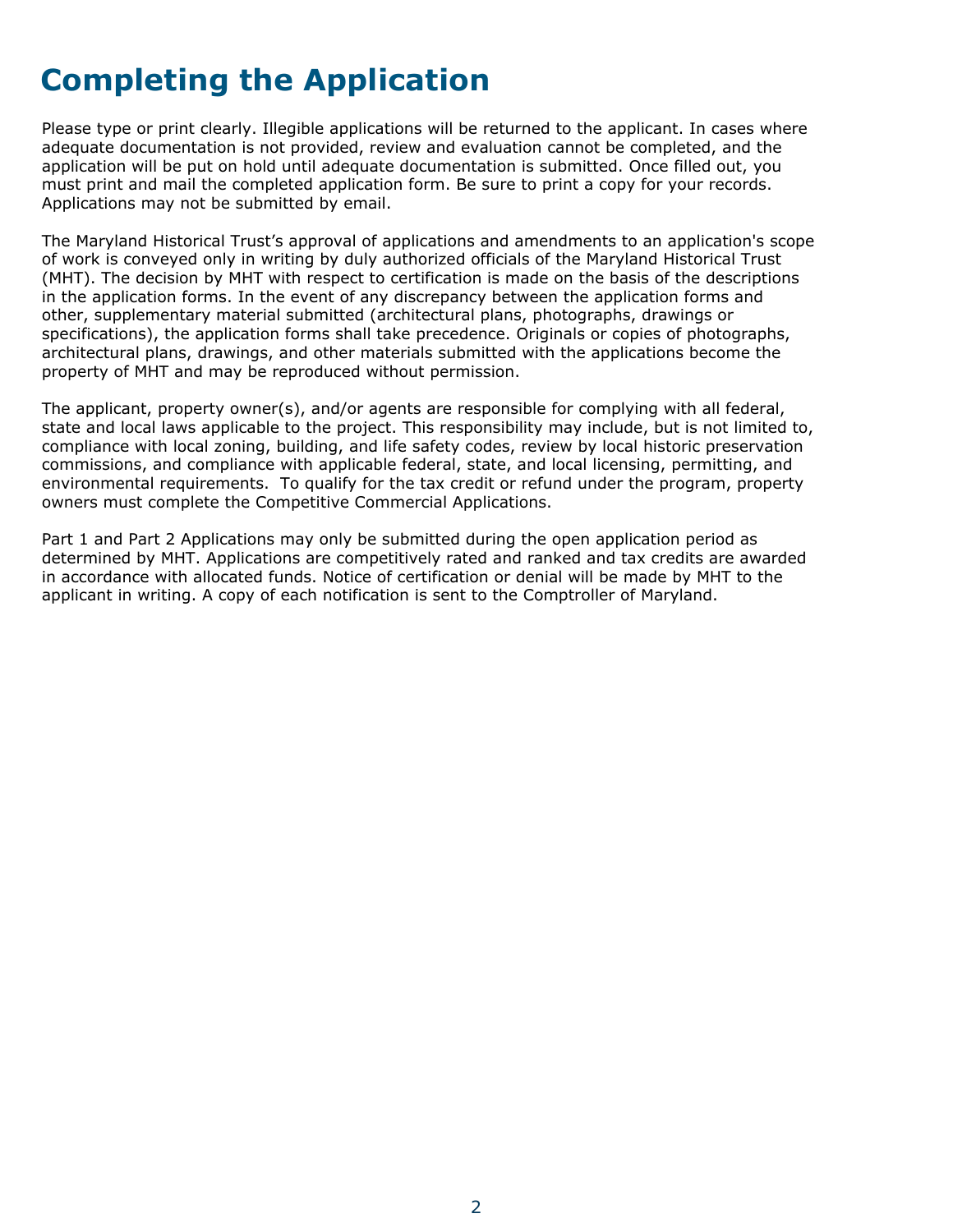# **Part 1 – Evaluation of Significance**

Part 1 of the Tax Credit Application is used to determine whether a property is a "certified historic structure" (see page 1). For verification of National Register listing, contact MHT staff or visit https://mht.maryland.gov/secure/medusa/ and search by your property address or historic district name. National Register properties and districts will have a purple boundary line.

The Part 1 Application is used to determine that a property is a "certified historic structure." Applicants must request one of the following determinations:

- Certification that a structure contributes to the significance of a National Register listed historic district, or of a locally designated historic district determined by the Director of MHT to be eligible for listing in the National Register; or
- Certification that a structure that has been individually designated under local law is eligible for listing in the National Register; or
- Preliminary certification of an individual structure or historic district pending national or local designation (final designation must occur by the end of the calendar year in which the project is completed); or
- Certification by the Maryland Heritage Areas Authority that a structure located in a Certified Heritage Area contributes to the significance of the Certified Heritage Area.

To determine if a structure contributes to the significance of a listed or designated historic district, MHT will apply the Secretary of the Interior's Criteria for Evaluating Significance within Registered Historic Districts.

#### **Criteria for Evaluating Significance**

A structure contributes to the historic significance of a district if its location, design, setting, materials, workmanship, feeling and association adds to the district's sense of time, place and historical development.

A structure does not contribute to the historic significance of a district if it does not add to the district's sense of time, place and historical development; or if its location, design, setting, materials, workmanship, feeling or association have been so altered or deteriorated that the overall integrity of the property has been irretrievably lost.

Ordinarily, a structure built within the past 50 years may not be considered to contribute to the significance of a district, unless a strong justification concerning its historical or architectural merit is given or the historical attributes of the district are considered to be less than 50 years old.

Based on documentation provided in Part 1, MHT may issue a certification of nonsignificance. Certification of non-significance is a judgment that a structure does not contribute to the significance of a National Register or local district, or to a group of structures individually listed in the National Register or under local law, and therefore is not eligible to receive a tax credit under this state program.

Any substantial damage or alteration to a property that occurs after certification under Part 1 and prior to completion and certification under Part 3 must be reported promptly to MHT. Part 1 certifications are valid for five years, after which a new Part 1 must be submitted for any subsequent rehabilitations of the same structure.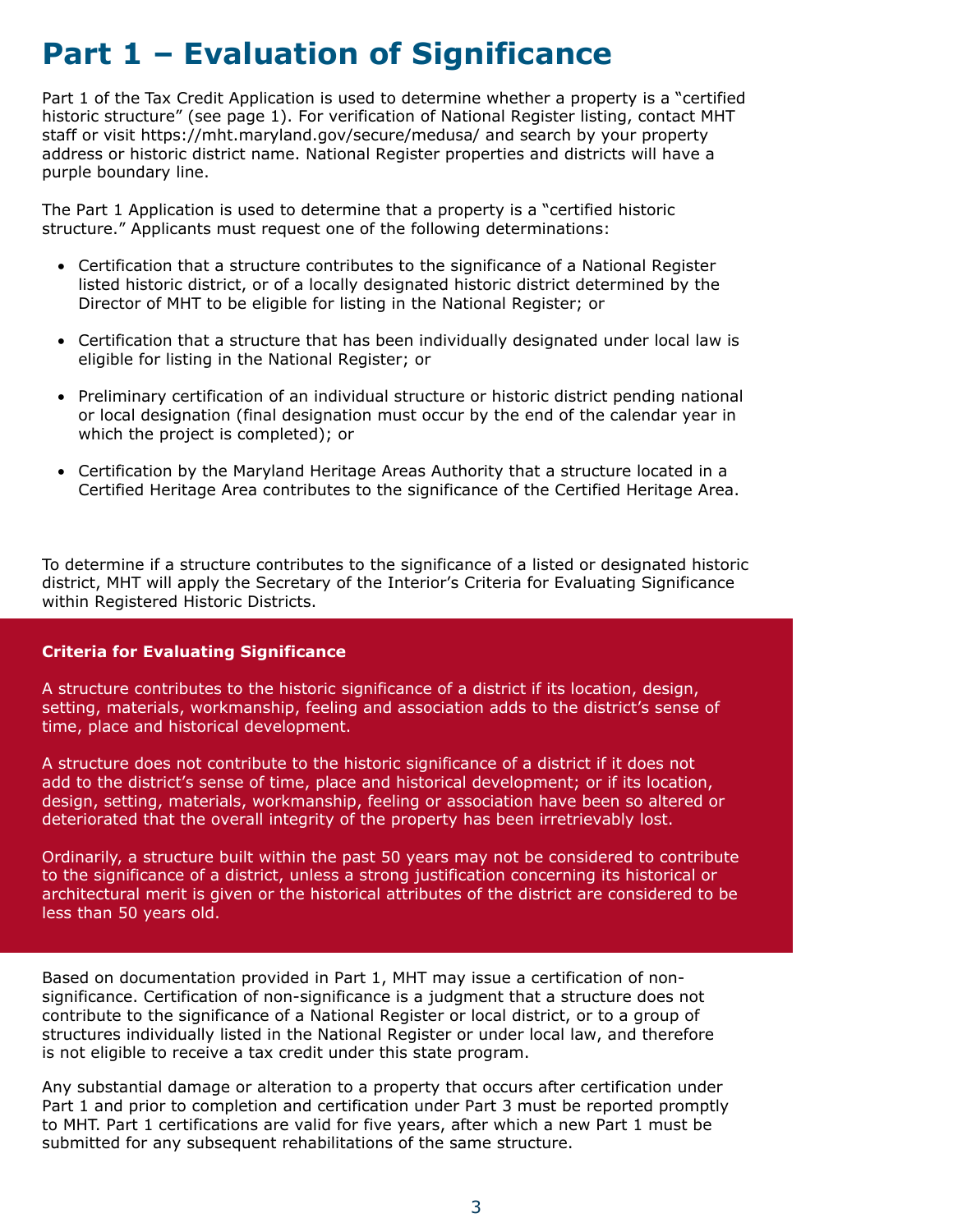# **Completing Part 1**

## **Application form**

This page must be completely filled out and bear the original signature of at least one property owner (additional owners do not need to sign the Part 1 form). If the applicant is not the fee-simple owner of the property, is a long term lessee with a lease term of 15 years or more, or is not the owner at the time of application, the application must be accompanied by a written statement from the feesimple owner indicating that he or she is aware of the application and has no objection to the request for certification. For lessees of state owned property or other lease terms, contact the MHT office.

Applications with missing information or submitted without an original signature will be considered incomplete and will be placed on hold for 30 days until a complete application is received up until the published application deadline. After such time the entire application submittal will be returned to the applicant without review.

You must check on the form that the property has at least one of the following designations:

- National Register historic district
- National Register individual listing<br>• Local historic district
- Local historic district<br>• Local individual listine
- Local individual listing<br>• Pending National Regis
- Pending National Register or local designation (individual or district)
- Certified Heritage Area

Include the name of the historic district or Certified Heritage Area. Properties that are located in historic districts must be certified by MHT to be contributing resources, and constructed within the period of significance of the historic district as explained above.

For all local individual listings, the certification request must include a copy of the official designation notification letter from the local government. Local individual listings and any pending designations must be accompanied by supporting documentation justifying the designation in order for MHT to determine that the property is eligible for listing in the National Register.

Part 1 applications for properties that contribute to a Certified Heritage Area must be accompanied by a copy of the resolution from the Maryland Heritage Areas Authority determining that the structure is significant to the Certified Heritage Area.

#### **Description of Physical Appearance**

Provide information about the major features of the structure on the exterior and interior. Describe the structure in its present condition, not as it was when first built nor as it will be after rehabilitation. Note the architectural style, exterior construction materials (wood, brick, etc.), type of roof (flat, gabled, hipped, etc.), number of stories, basic plan (rectangular, irregular, L-shaped, etc.), and distinguishing architectural features.

Fully describe any changes that have been made to the structure since its original construction—for example, additions, porch enclosures, relocation of doors and windows and alterations to the interior. Other buildings on the property such as carriage houses, barns and sheds should also be fully described. (See Special Considerations: Multiple Buildings on page 6.) It should not be necessary, in most cases, for the applicant to do detailed research to describe the structure.

**Example:** This two-story, gable-roofed, unpainted brick structure, rectangular in shape, was constructed in1921. It features regularly spaced window openings on the first and second floors, 6-over-6 double-hung sash windows and a columned entry portico. On the interior, the first floor is divided by a hall with a staircase and living and dining rooms on either side. The kitchen and butler's pantry are located in the rear. The second floor contains four bedrooms and two bathrooms. There is a garage at the rear of the property that was built at the same time as the commercial building.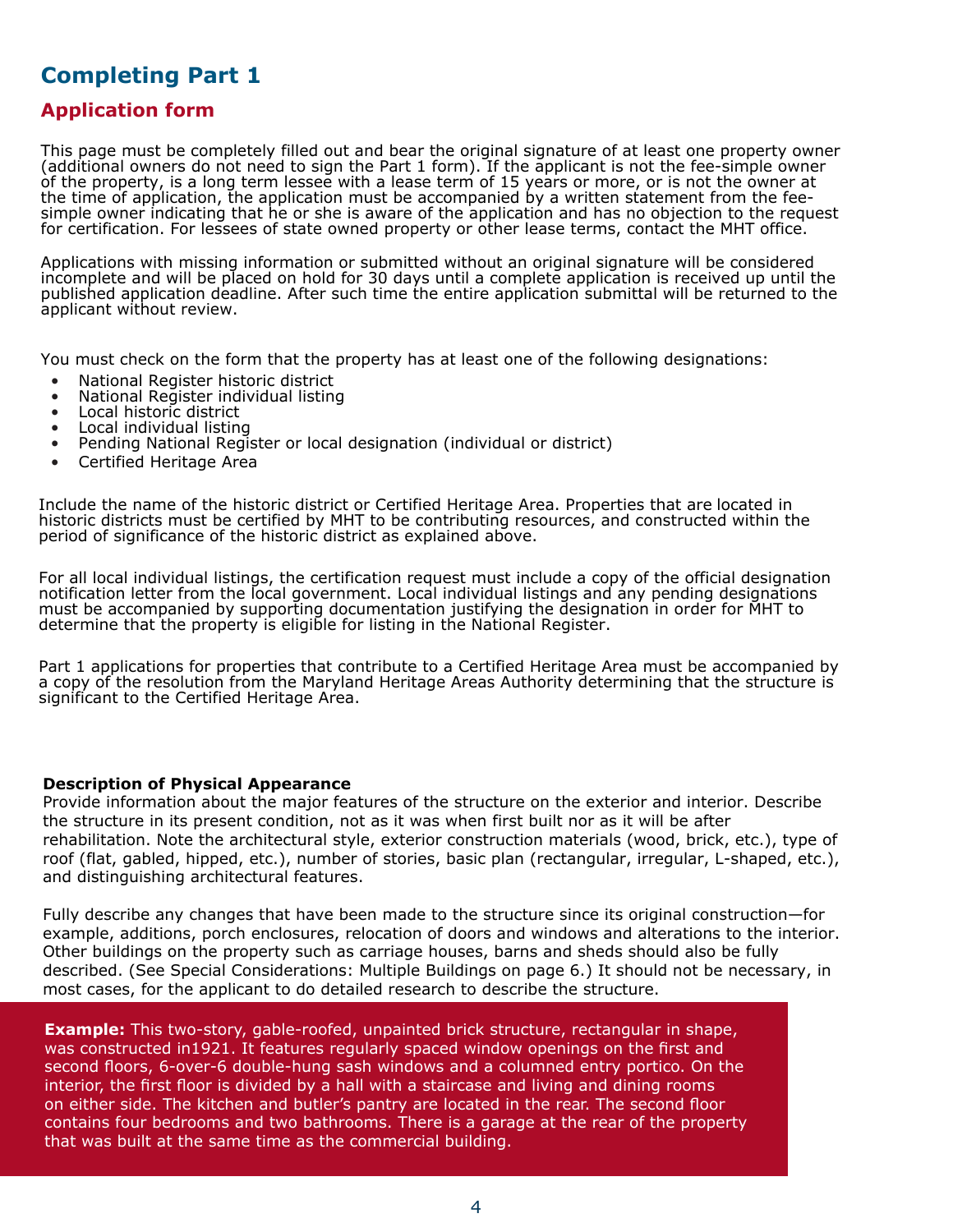#### **Statement of Significance**

If located within a historic district, briefly describe the way in which the structure relates to others in the district in terms of setting, scale, material, construction and construction date. Note important figures from the past associated with the building, former uses of the property and the name of the architect or builder, if known. It should not be necessary, in most cases, for the applicant to do detailed research to provide a statement of significance.

**Example:** The district is an intact grouping of architecturally significant late 19th and early 20th century brick row houses. This building is a traditional row house featuring flat brick facades with refined decoration at the doors, windows and cornice. The structure is similar to its neighbors in size, scale, building materials and style.

### **Attachments**

#### **Photographs**

Interior and exterior photos showing the entire property before rehabilitation, including those areas where no work is anticipated, must be submitted with the application.

(See Photographic Requirements on pages 14-15 for instructions on preparing and labeling photographs.)

#### **Historic District Map**

If located in a historic district, provide an official historic district boundary map which defines the boundaries of the historic district and clearly marks where the structure is located within the district. Maps of National Register Historic Districts are available at http://mht.maryland.gov under "National Register." Maps of locally designated historic districts are available from your local historic district commission or government.

#### **Certified Heritage Area Map**

Provide a map of the official Heritage Area boundary with the location of the property clearly marked. A list of Certified Heritage Areas is available http://mht.maryland.gov/ heritageareas.html

#### **Fees**

There is no fee for processing a Part 1 Application.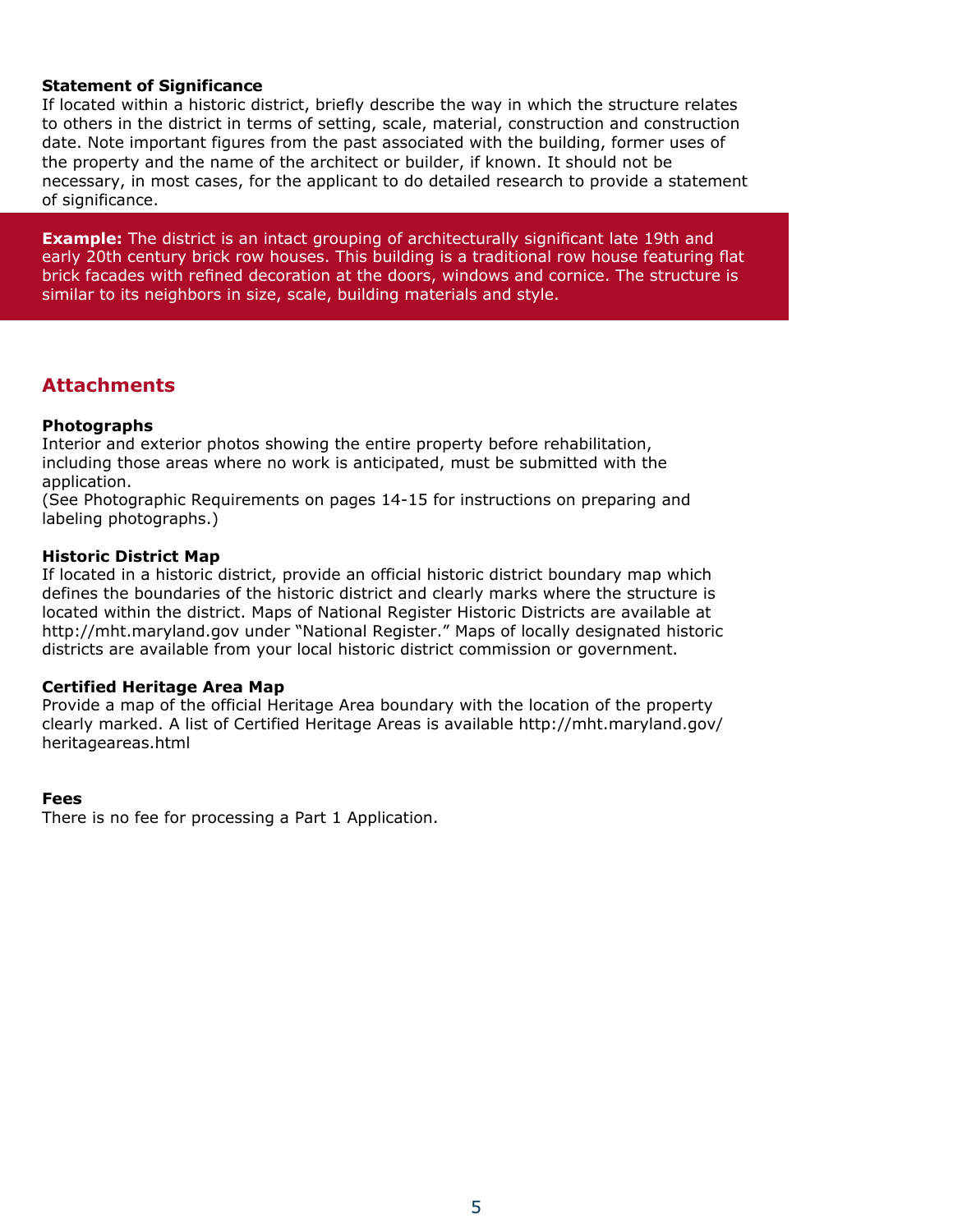# **Special Considerations**

If the property can be described under the following categories, additional information may be necessary. If this information is provided at the outset, the review process should not be delayed.

### **Moved Structures**

An applicant must provide additional information to support a Part 1 Application for a structure that has been moved or is intended to be moved. Such documentation must discuss: 1) the effect of the move on the structure's appearance (any proposed demolition, proposed change to the foundation, etc.); 2) the new setting and general environment of the proposed site; 3) the effect of the move on the distinctive historic and visual character of the district or neighborhood to which the structure will be moved; and 4) the method of moving the structure. Such documentation must also include photographs showing the current and previous or proposed environments, including adjacent structures and streetscapes

## **Properties Less Than 50 Years Old**

Properties less than 50 years old are generally considered to not contribute to the significance of a National Register or local district. Properties in this category, however, may be certified as historic structures if: 1) they are shown to be integral parts of an eligible historic district and the historical attributes of the district are considered to be less than 50 years old, or 2) they are exceptionally significant.

## **Multiple Structures**

Structures on a single property, where the structures are functionally related historically to serve an overall purpose, such as a residence and carriage house, will be treated as a single structure. This will apply whether the property is individually listed in the National Register, designated individually under local law, or located in a National Register historic district or in an eligible historic district designated under local law. Generally, a single application form may be used to request certification for these structures as historic structures. Documentation, however, must be submitted for every structure included in the overall rehabilitation project.

For instance, if a house and carriage house are both to be certified, a single application may be used, but a description and a statement of significance and full photographic coverage of each structure must be provided. The owner should state explicitly which structures are submitted for certification as historic structures. A sketch map or site plan should be provided showing the current relationship of all structures. A single application may also be made to request certification in cases where a property is composed of structures that were functionally related historically to serve an overall purpose.

In these cases, the complex will be considered for a single certification and any proposed demolition of components will be considered in the review of rehabilitation work. If structures are under separate ownership, however, each owner must submit a separate Part 1 Application.

Structures on legally subdivided properties may be treated as separate projects even if the structures were functionally related historically to serve an overall purpose.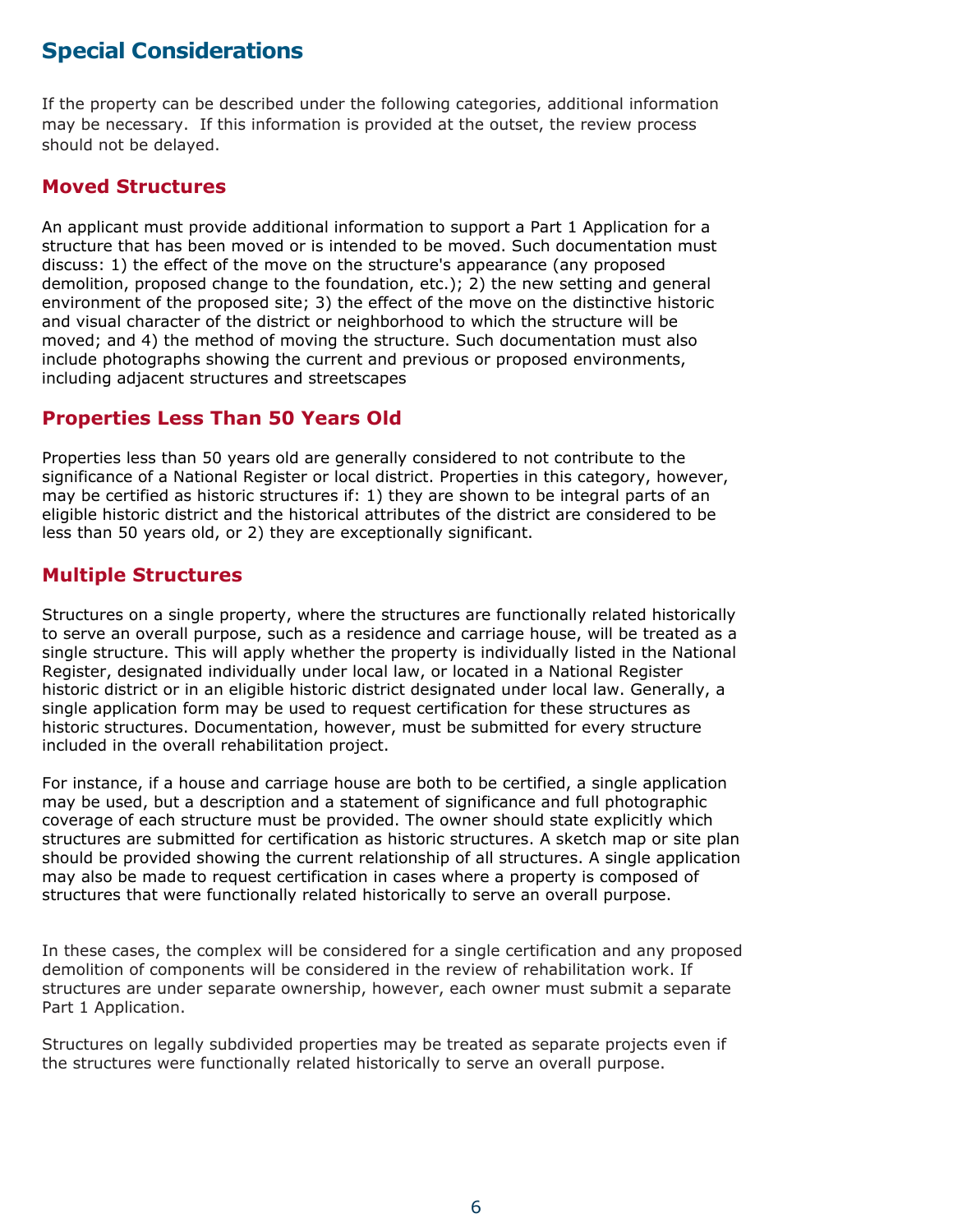# **Part 2 - Description of Rehabilitation Work**

All proposed rehabilitation projects are reviewed and evaluated for conformance with the Secretary of the Interior's Standards for Rehabilitation (Standards). These ten Standards are broadly worded to guide the rehabilitation of all historic structures. The underlying concern expressed in the Standards is the preservation of significant historic materials and features of structures undergoing rehabilitation.

The Standards apply with equal force to both interior and exterior work. MHT reviews the entire rehabilitation project (including any attached, adjacent or related new construction) rather than just a single segment of work or only work rehabilitating existing features. Certification is based upon whether the overall project is consistent with MHT's conservative application of the Standards.

MHT will notify applicants in writing, whether or not the proposed rehabilitation project is consistent with the Standards and has been awarded the credit.

# **Completing Part 2**

## **Application Form**

#### **THE PART 2 REHABILITATION PLANS MUST BE APPROVED AND THE APPLICATION CERTIFIED BY MHT PRIOR TO THE INITIATION OF ANY WORK (UNLESS A FEDERAL PART 2 WAS PREVIOUSLY APPROVED).**

#### **First page of form**

This page must be completely filled out and bear the original signature of at least one property owner (additional owners do not need to sign the Part 2 form). If the applicant is not the feesimple owner of the property, is a long term lessee with a lease term of 15 years or more, or is not the owner at the time of application, the application must be accompanied by a written statement from the fee-simple owner indicating that he or she is aware of the application and has no objection to the request for certification. For lessees of state owned property or other lease terms, contact the MHT office.

Applications with missing information or submitted without an original signature will be considered incomplete and will be placed on hold for 30 days until a complete application is received. After such time the entire application submittal will be returned to the applicant without review or denied.

#### **LEED Gold\***

Indicate if you are applying for the additional 5% credit for LEED Gold or equivalent certification. The additional 5% credit is only available to projects that select this option on the Part 2 application form and can document this certification.

#### **Low-Income Housing Credits\***

Indicate if you are applying for the additional 5% credit for projects that have received an allocation for Federal Low-Income Housing Tax Credits. The application must include the approved Maryland Allocation Form and Federal IRS Form 8609 for Low-Income Housing credit and allocation.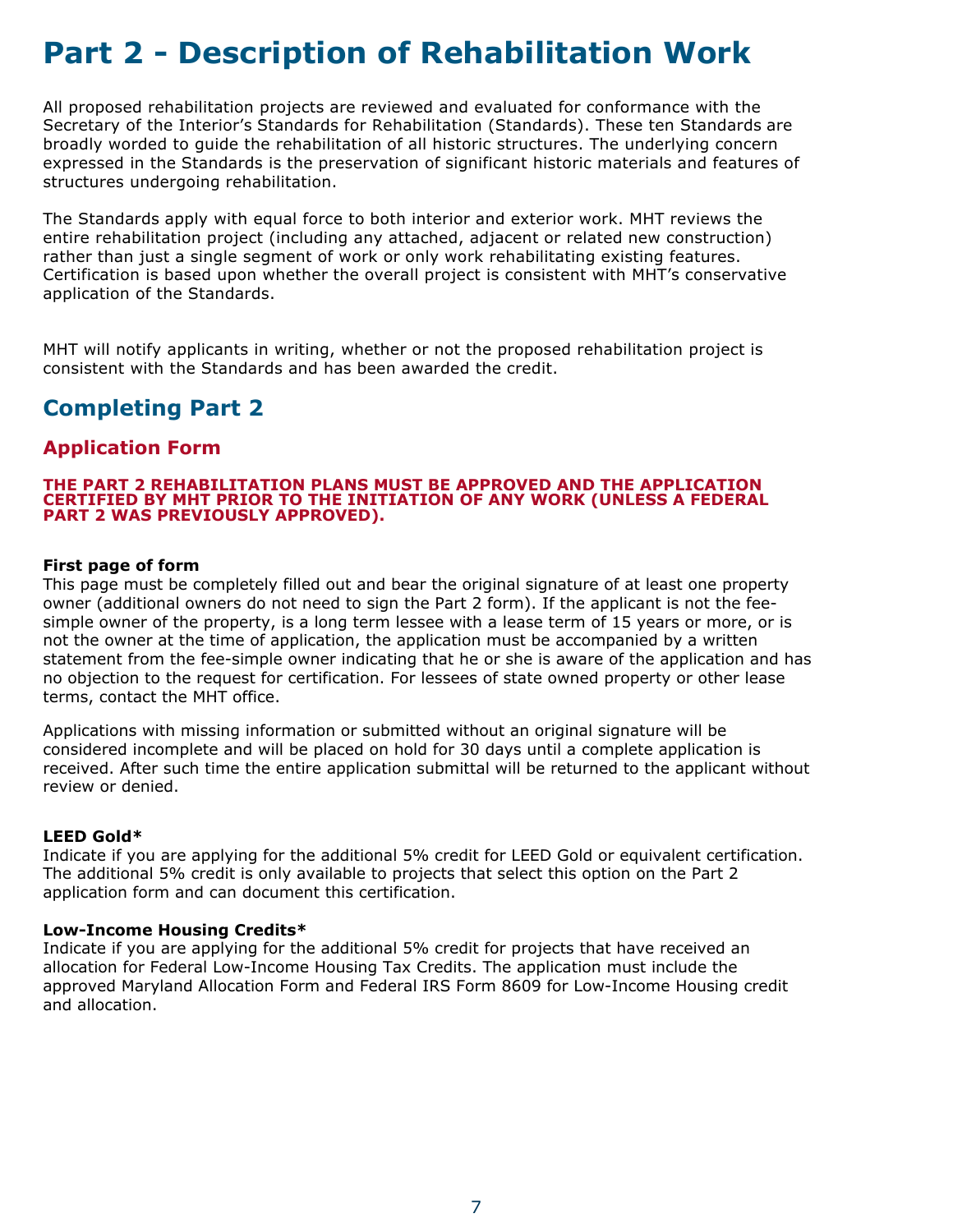#### **Opportunity Zones\***

All projects requesting Opportunity Zone funding must submit a map of the Qualified Opportunity Zone with the property location clearly marked. Maps for Opportunity Zones can be found on the Maryland Department of Housing and Community Development's (DHCD) website at https:// dhcd.maryland.gov/Pages/OZ/OpportunityZones.aspx. Additional information will be required for final verification and certification at the Part 3. See pages 12 & 13 for required information for MHT's review. You must verify that the business meets all qualifications as outlined by DHCD.

A Level 1 Opportunity Zone Project credit, including the 20% credit, cannot exceed \$5,250,000.

A Level 2 Opportunity Zone Project credit, including the 20% credit, cannot exceed \$5,500,000.

#### **Estimated Qualified Rehabilitation Expenditures (QRE)**

The Estimated Qualified Rehabilitation Expenditures (QRE) must be reported. The QRE for competitive commercial projects must exceed the greater of \$25,000 or 50% of the adjusted basis of the property. Insurance reimbursement funds, State and local grants, loans, or other state income tax credits are not eligible for the tax credit and must be backed out to calculate the estimated and final QRE. Federal funding, such as Federal energy tax credits and local historic property tax credits do not need to be backed out. Note: the final allowable QRE is capped at the amount approved on the Part 2 application, not to exceed \$25 million, and may not be increased or amended.

#### **Detailed description of rehabilitation work**

Describe all work that will be undertaken on the property, not simply those portions for which the tax credit will be sought. Begin by describing site work, followed by work on the exterior including new construction, and, finally, work proposed for the interior. In the first paragraph, describe the condition of the feature requiring work and in the second paragraph describe the proposed work and impact. Provide the relevant photograph or drawing numbers where applicable. A separate numbered paragraph should be used to describe each work item and its effect on features or spaces (see example below).

**\*You may only select one of these additional credits (LEED Gold, Federal Low-Income Housing, and Opportunity Zone Levels 1 or 2). Projects are not eligible for multiple additional credits.**

#### **EXAMPLE OF REHABILITATION DESCRIPTION**

**Number 1 Architectural feature: façade brick Approximate date of feature: 1920**

Describe existing feature and its condition:

Hard pressed red brick with butter joints in good condition. Mortar mostly sound, but deteriorated and missing around downspouts at east-end of façade.

Photo no. 3, 6 Drawing no. n/a

Describe work and impact on existing feature:

Will selectively hand clean deteriorated joints and repoint with mortar and joint width to match existing (see mortar specifications).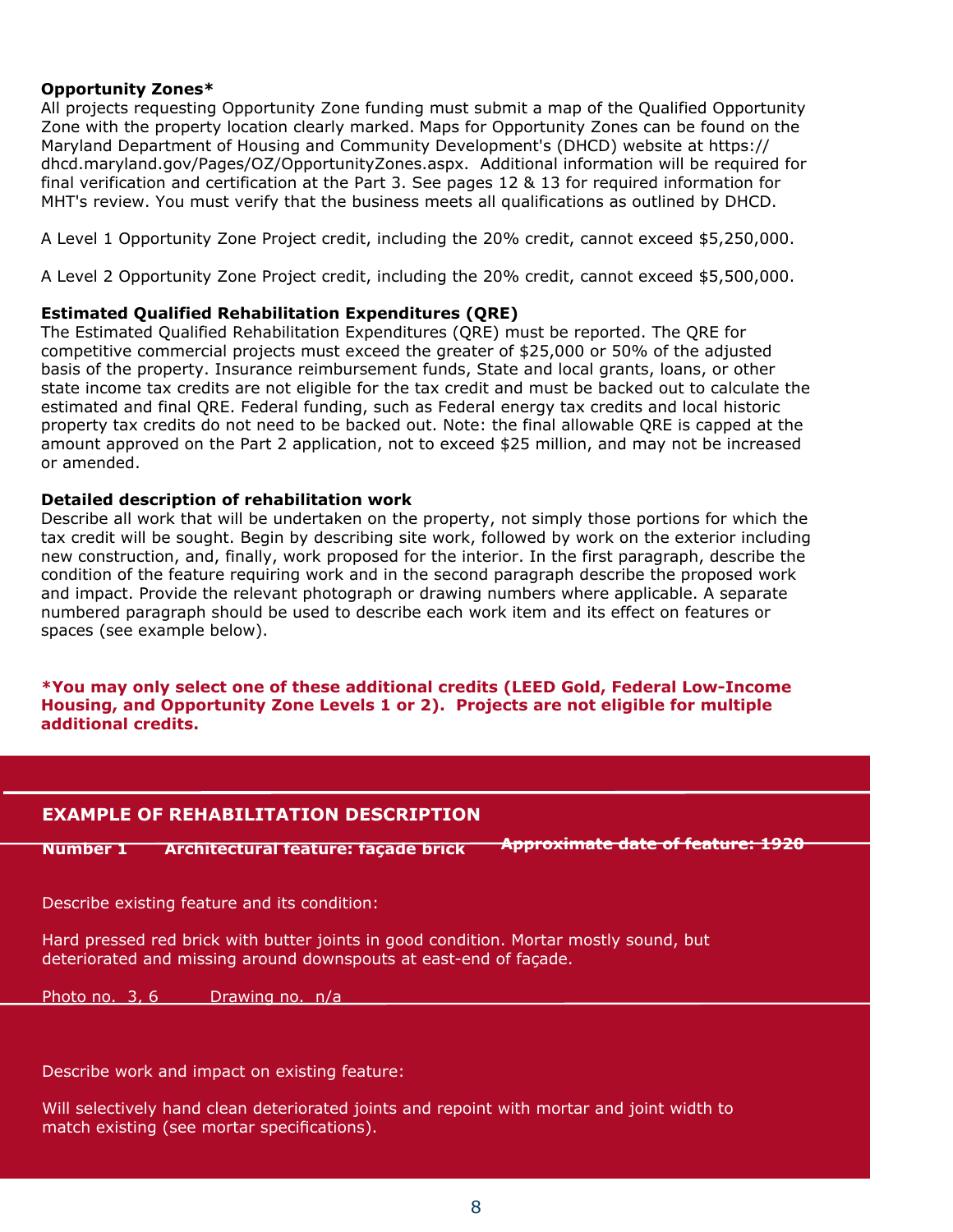## **Attachments**

#### **Photographs**

Interior and exterior photos must be submitted showing the entire property before rehabilitation, including areas where no work will be undertaken. See Photographic Requirements on pages 14-15 for instructions on preparing and labeling photographs for certification.

#### **Drawings or sketches**

Submit drawings or sketches to show any proposed alterations (such as moving a wall) and new construction. Drawings/sketches must be sufficiently detailed to show both existing wall configurations and anticipated changes. Documentation should include floor plans and, where necessary, sections and elevations. All drawings and sketches submitted with the application should be numbered and should be keyed to the application narrative.

#### **Specifications**

In some cases you may need to provide a product manufacturer's cut sheet or specifications for items such as windows, doors or roofing material. These should be attached to the Part 2.

#### **Map**

If applicable, a map of the Qualified Opportunity Zone with the property location clearly marked must be submitted.

#### **Review Fee**

All applications must include a non-refundable initial review fee of \$250 made payable to the Maryland Historical Trust. For projects that are awarded a credit, an additional fee equal to 3% of the anticipated credit amount (minus the initial \$250 fee) must be paid within 90 days. Failure to pay the fee within 90 days will result in a credit revocation and disqualification from applying to the program for a period of 3 years following the certification expiration.

#### **Application Worksheet**

Complete the Application Worksheet and include required attachments (located at the end of the Part 2 Application).

# **Amendments**

If changes must be made to the scope of work described within an approved Part 2, applicants may submit an Amendment form to add, subtract or change work items. The Amendment form is a separate application form available for download on the MHT website. Attach photographs, drawings and specifications as needed. Any proposed amendments must be reviewed and approved by MHT prior to commencing work to be eligible for the tax credit. Amendment forms can only change the scope of work for a project and cannot change the type of credit applied for in the Part 2 Application or the estimated QREs.

## **Marker Requirement**

All competitive commercial projects are required to install signage indicating the project was funded by the Maryland Historic Revitalization Tax Credit. Applicants must submit an amendment for MHT review and approval of the required signage prior to installation. The marker must be on the exterior of the building (or at a minimum, located internally and accessible to the public) and must remain in place for a minimum of 5 years from the date of the project completion. Documentation of the marker is required for certification of the completed rehabilitation.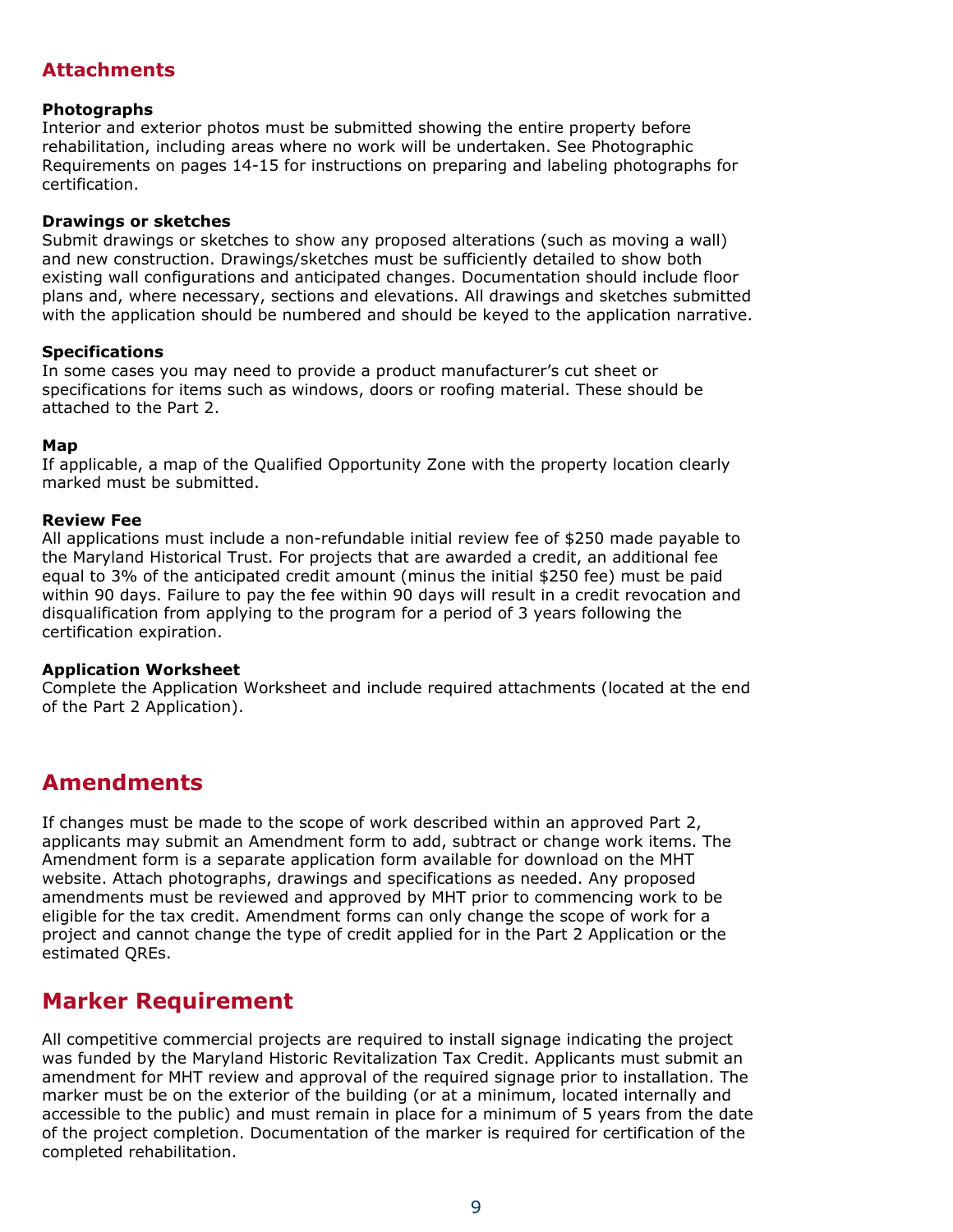# **Special Rehabilitation Concerns**

Areas of special concern have been identified in reviewing and evaluating preservation tax credit projects. See the "Interpreting the Standards" on the National Park Service website www.nps.gov/history/hps/tps/tax/. These bulletins provide further guidance on specific rehabilitation issues. Applicants should take care to address these concerns when undertaking work in any of the areas described below.

## **New heating, ventilating, and air conditioning systems (HVAC)**

Indicate what effect the new equipment and ductwork will have on the historic building material. Installation of systems that cause damage to the historic building material or cause visible loss of character may result in denial of certification.

### **Replacement Windows**

Owners are strongly encouraged to retain and repair historic windows. Indicate the condition of existing windows (sash, glazing, muntins, etc.) and the reasons for considering replacement. Detailed photographs must be provided to document deterioration. Where replacement of existing windows appears justified by supporting documentation, the replacement sash should match the original in material, size, pane configuration, color, trim details, and planar and reflective qualities. Scaled drawings comparing the existing windows to the replacement windows should be provided. Where historic windows are missing or have been inappropriately replaced, new windows must be of a style appropriate to the period of significance of the historic building or district. New windows may be based on historic documentation (e.g., historic photographs, or photographs of other buildings of the same period that have retained their historic windows). The use of replacement windows that cause a change in the building's character may result in denial of certification.

### **Interior Partition Alteration and Plaster Removal**

Indicate existing condition of the interior and document with photographs. Indicate which walls are being considered for alteration or removal. Owners are strongly discouraged from changing floor plans unnecessarily, from removing repairable historic plaster, and from exposing masonry surfaces unless the change is supported by historical evidence

### **Exterior Masonry Repair**

Indicate deteriorated areas that require repair and provide evidence that repointing mortar will match the original in composition (e.g., ratio of lime, cement, sand, and any additives), color, texture, and tooling. Owners are encouraged to only repoint those portions of the masonry that require repair.

### **New Additions and New Construction**

New exterior additions may alter the appearance and form of historic structures and may result in denial of certification. Similarly, new construction, including site work, may affect the relationship of a structure to its site, change the historic landscape, or otherwise damage the historic character of the property or the district.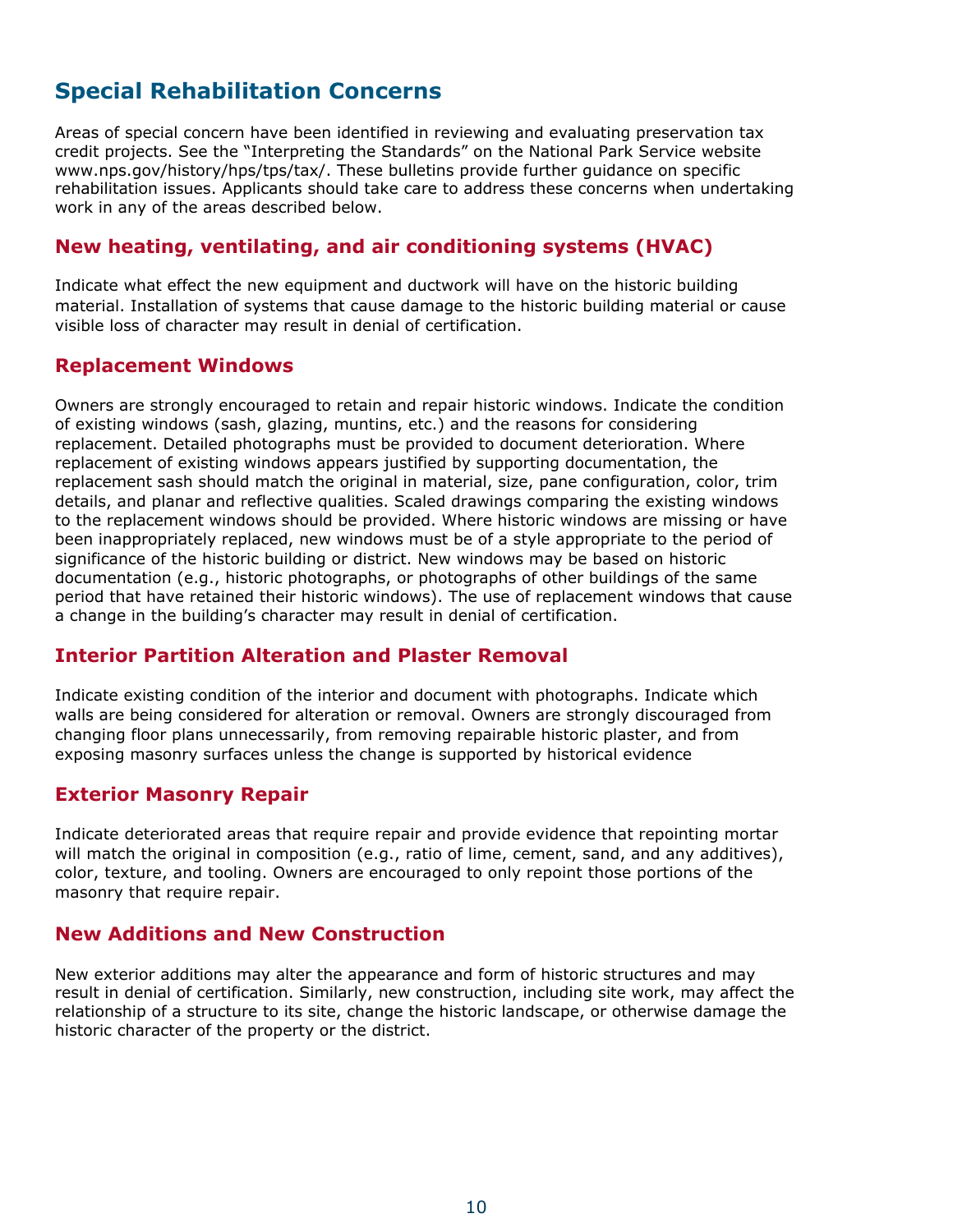# **Part 3 – Certification of Completed Work**

All work must be completed within 30 months of the Part 2 certification or the credit certificate will expire (extensions may be granted at the discretion of the Director of MHT). Upon completion of the rehabilitation project, the owner must submit Part 3 of the application along with the required documentation. The Part 3 must be submitted within 12 months of the project expiration or initial credit will be revoked. The completed project may be inspected by an authorized representative of the Director to determine if the work, as completed, meets the Secretary of the Interior's Standards for Rehabilitation.

# **Application Form**

This page must be completely filled out and bear the original signature and social security number (or tax identification number) of all owners. There is space to include additional owners on the second page. Applications with missing information or submitted without an original signature will be considered incomplete and will be placed on hold for 30 days until a complete application is received.

## **Pending Listing**

If the Part 1 certification request was for a pending National Register listing or local designation, verification of the final listing or designation must accompany the Part 3 form. Please provide a copy of the letter from the National Register of Historic Places or the local government notifying you that the property, or the district within which the property is located, has been listed/designated, together with the supporting documentation justifying the listing/designation.

## **Project Timeline & Qualified Rehabilitation Expenditures**

Give the date (M/D/Y) on which the project started and the date (M/D/Y) on which the project was completed. To qualify for rehabilitation tax credits, rehabilitation expenditures must have been approved in advance and incurred within a 24-month period ending with the taxable year the project was completed. Any expenditures for work that was undertaken prior to certification of the Part 2 Application are ineligible for state tax credits. This also applies to projects with previously approved Federal Historic Tax Credit application which are not disqualified for starting work prior to MHT certification.

Provide the total rehabilitation costs for the project. Provide the total ineligible costs attributed to new construction, site work, landscaping, appliances, etc. Provide the total ineligible funding attributed to other state or local sources including grants, loans, or other state income tax credits. Subtract these totals from the Total rehabilitation costs. The resulting number is the Total Qualified Rehabilitation Expenditures (QRE), which may not exceed the estimated QRE in the Part 2 application.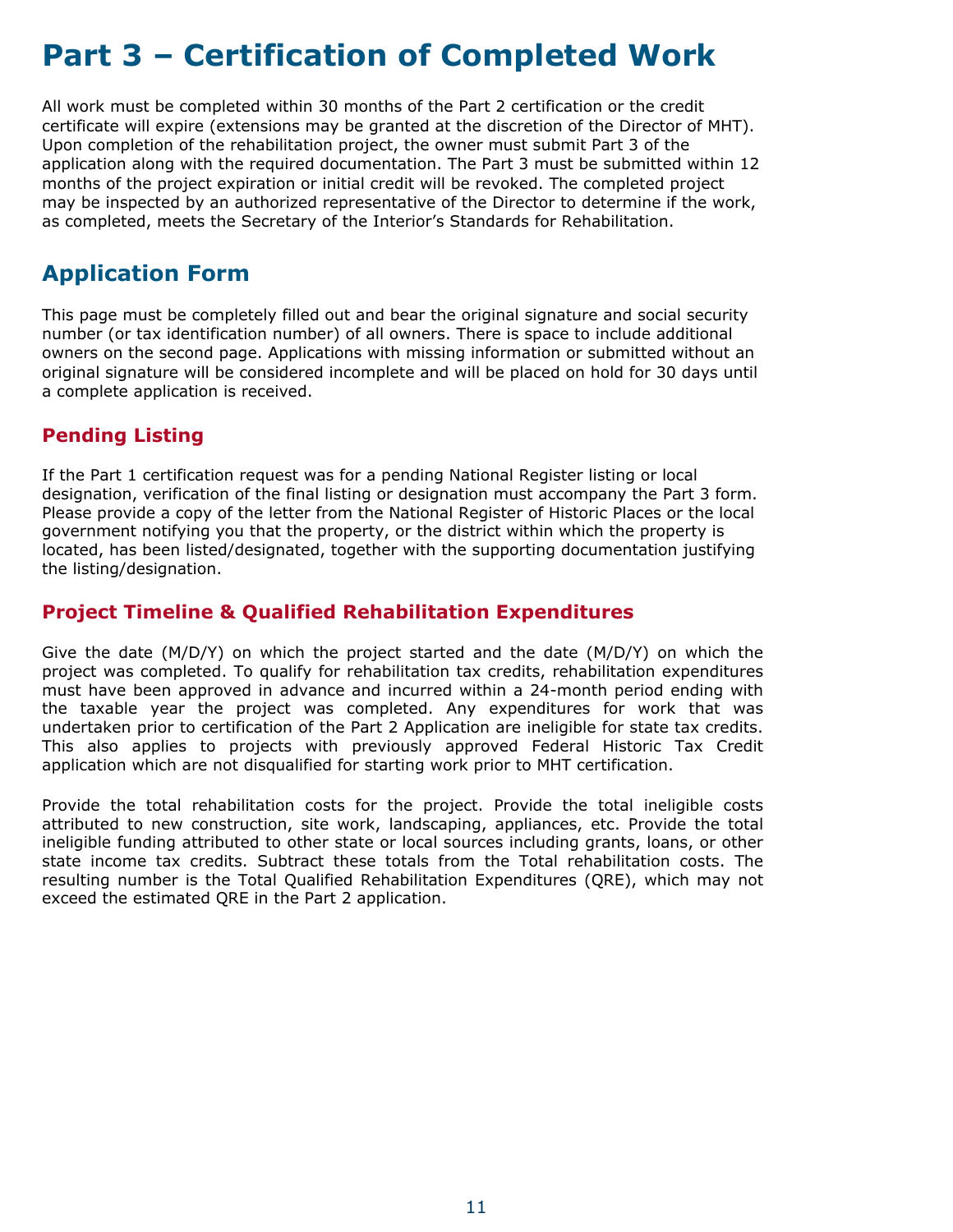## **Additional Credit for LEED Gold or Equivalent Certification**

In order to claim the additional 5% credit for LEED Gold or Equivalent certification, the applicant must have applied for and been awarded the additional credit in the Part 2 Application. Documentation of the LEED Gold or Equivalent certification must either be submitted with the Part 3 Request for Certification, or if LEED certification is pending, it must be submitted to MHT at a later date on a separate Part 3 form.

## **Additional Credits for Opportunity Zone Tax Credits**

To qualified for an additional 5% credit as a "Level 1 Opportunity Zone Project," the project must be completed by a Qualified Opportunity Zone Business and the application must:

- 1. Identify the date and the amount of the Qualified Opportunity Fund's investment in the Opportunity Zone;
- 2. State the total project or business investment, including any leverage;
- 3. Identify the address and census tract of the Qualified Opportunity Zone Business and the Qualified Opportunity Fund;
- 4. Identify the North American Industrial Classification System Code for the Qualified Opportunity Zone Business;
- 5. Include an impact report on the project, including both qualitative and quantitative data on the Qualified Opportunity Fund's investment in the Opportunity Zone Project and its progress; and
- 6. Include any other information requested by the Director.

To qualify for an addition 7.5% credit as a "Level 2 Opportunity Zone Project," the project must be completed by a Qualified Opportunity Zone Business and the application must:

- 1. Include all information required for the Level 1 Opportunity Zone Project additional credit (listed above);
- 2. Demonstrate that:
	- a. Accountability to residents of the communities within the Qualified Opportunity Zone is maintained through representation on any governing or advisory board of the Qualified Opportunity Zone Business; or
	- b. A Community Benefits Agreement has been negotiated and agreed to by and between the Qualified Opportunity Zone Business and community groups or strategic industry partnerships, as defined under §11-701 of the Labor and Employment Article, Code of Maryland, within the Qualified Opportunity Zone that specifies a range of community benefits that the Qualified Opportunity Zone Business agrees to provide as part of the development project; and
- 3. Include for an Opportunity Zone Project:
	- a. Located within a municipal corporation, a resolution or letter of the municipal corporation delivered to the Director by the municipal corporation's authorized designee that demonstrates approval of the provision within the municipal corporation of the Historic Revitalization Tax Credit; or
	- b. Not located within a municipal corporation, a resolution or letter of the County delivered to the Director by the County's authorized designee that demonstrates approval of the provision within the municipal corporation of the Historic Revitalization Tax Credit.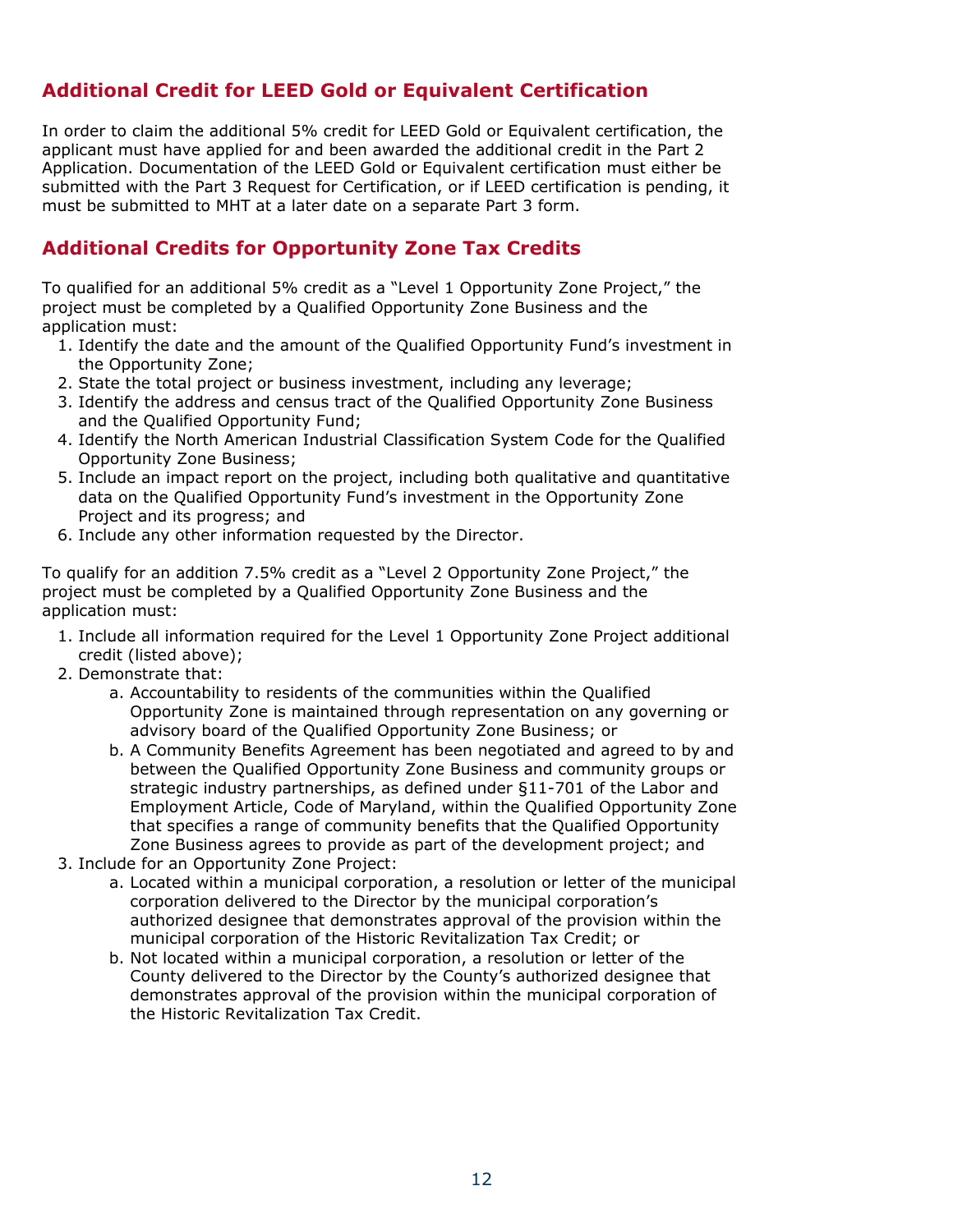## **Affordable/workforce housing**

If the Part 2 application included a commitment to include affordable/workforce housing, you must attach a report explaining how the completed project meets your Affordable and Workforce Housing commitment.

### **Independent Accountant's Report and Schedule of Rehabilitation Costs**

Attach a report from an independent Certified Public Accountant summarizing their examination of the Schedule of Rehabilitation Costs and Calculation of Qualified Rehabilitation Expenditures. This examination must be conducted in accordance with attestation standards established by the American Institute of Certified Public Accountants. Attach supporting schedules and calculations to the report.

### **Photographs**

Interior and exterior photos must be submitted showing the entire property after rehabilitation, including areas where no work was undertaken. Refer to Photographic Requirements on pages 14-15 for instructions on preparing and labeling photographs for certification.

# **Claiming the Credit**

Applicants must claim the credit for the taxable year in which the rehabilitation project was completed. Maryland tax form 502S must be completed and submitted with the income tax return along with the approved MHT Certification Application (Part 3). The 502S form is available from the Comptroller of the Treasury's website- http:// taxes.marylandtaxes.com/

# **Credit Recapture**

If the property is disposed of or if disqualifying work is undertaken on the property within five years (starting with the first year the credit was claimed), a portion of the credit must be recaptured as follows:

| <b>YEAR SINCE CREDIT CLAIMED</b> | <b>CREDIT RECAPTURE</b> |
|----------------------------------|-------------------------|
|                                  | 100%                    |
|                                  | 80%                     |
| ∍                                | 60%                     |
|                                  | 40%                     |
| 5                                | 20%                     |
|                                  | $0\%$                   |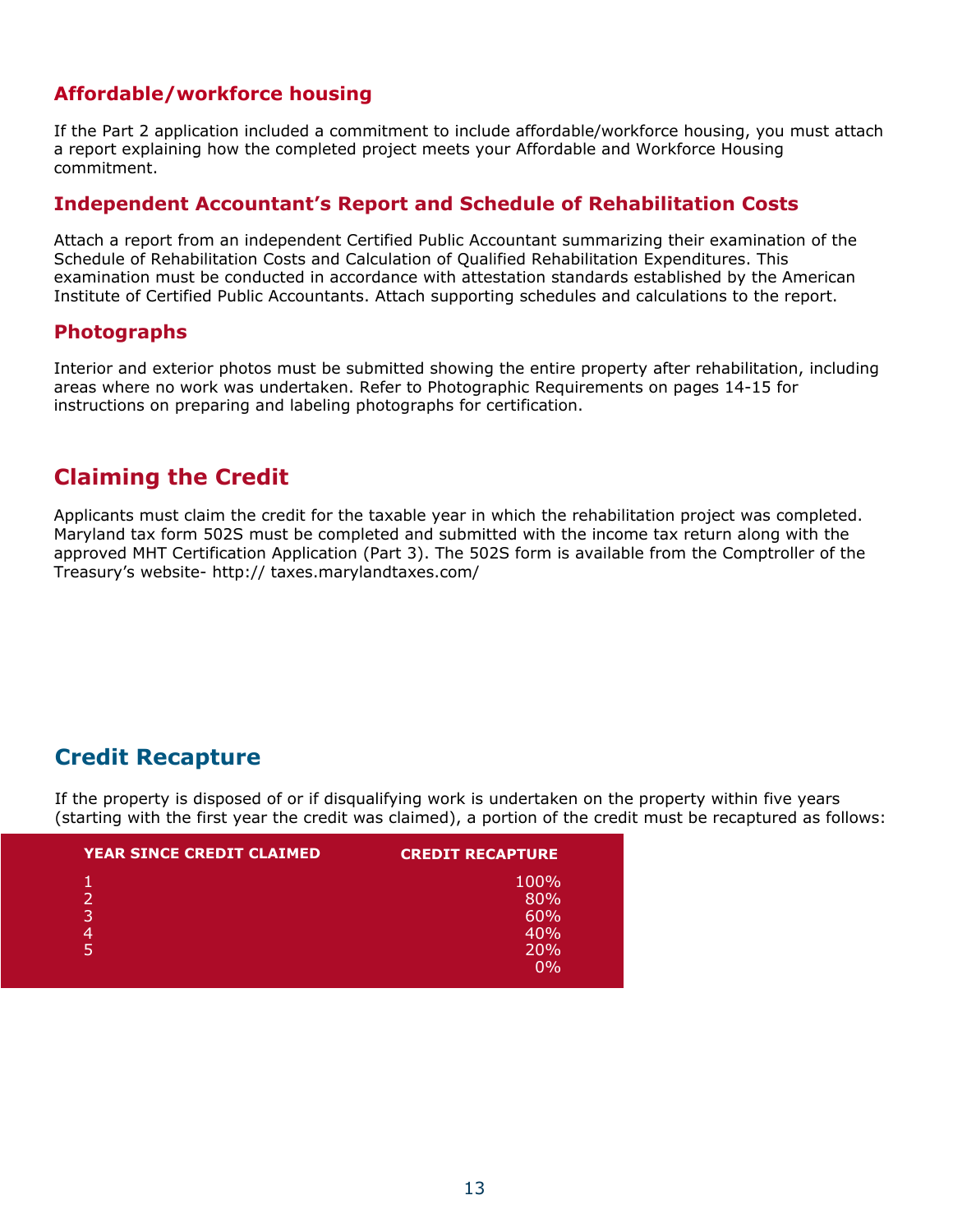# **Photographic Requirements**

The following photographic requirements must be followed.

# **Part 1**

Include photographs of the building's site and environment, all of the building's sides, all major interior spaces and features, and representative secondary spaces and features. Sides that are partially blocked by adjacent structures or trees may require photographs to be taken from several different angles or locations for complete documentation. Photographs of interior spaces should be taken with a wide angle from diagonally opposite corners of the room.

This baseline level of photographic documentation is necessary to evaluate the historic and/or architectural significance of a structure and the effect of the proposed rehabilitation on the significance of the structure. It also enables the MHT to verify that no additional work will be completed without prior review and approval. MHT must approve ALL work to the property. Too few photographs of either exterior or interior features may be insufficient to enable an adequate assessment of a project and may delay the review of your application or result in a denial. MHT will not accept photographs more than 90 days old at the time the application is received. The date of the photograph must be the date on which the photograph was taken.

## **Part 2**

If submitting Part 1 and Part 2 together, one set of baseline photographs may be used for both. If a Part 1 is not submitted with the Part 2, you must provide a new set of current baseline photographs of the interior and exterior of the structure and its surroundings as described above.

For Part 2 photos, in addition to the Part 1 baseline photos, include details of areas where proposed work will be undertaken. In some cases, it may be helpful to mark directly on the photographs the areas of proposed work. Detailed close-up photographs of specific architectural features affected by the rehabilitation, such as windows, doors, balustrades, trim, etc., may be needed. Submitting several representative photographs of multiple features, such as windows, is acceptable provided the photographs submitted adequately represent the condition throughout the structure.

# **Part 3**

Photos taken of the completed rehabilitation should show the same views as the prerehabilitation baseline photographs submitted with the Part 1 and 2, including areas where no work was undertaken. A side-by-side comparison of pre-rehabilitation and postrehabilitation photographs determines whether the rehabilitation will be certified. MHT will not accept photographs more than 90 days old at the time the application is received. The date of the photograph must be the date on which the photograph was taken.